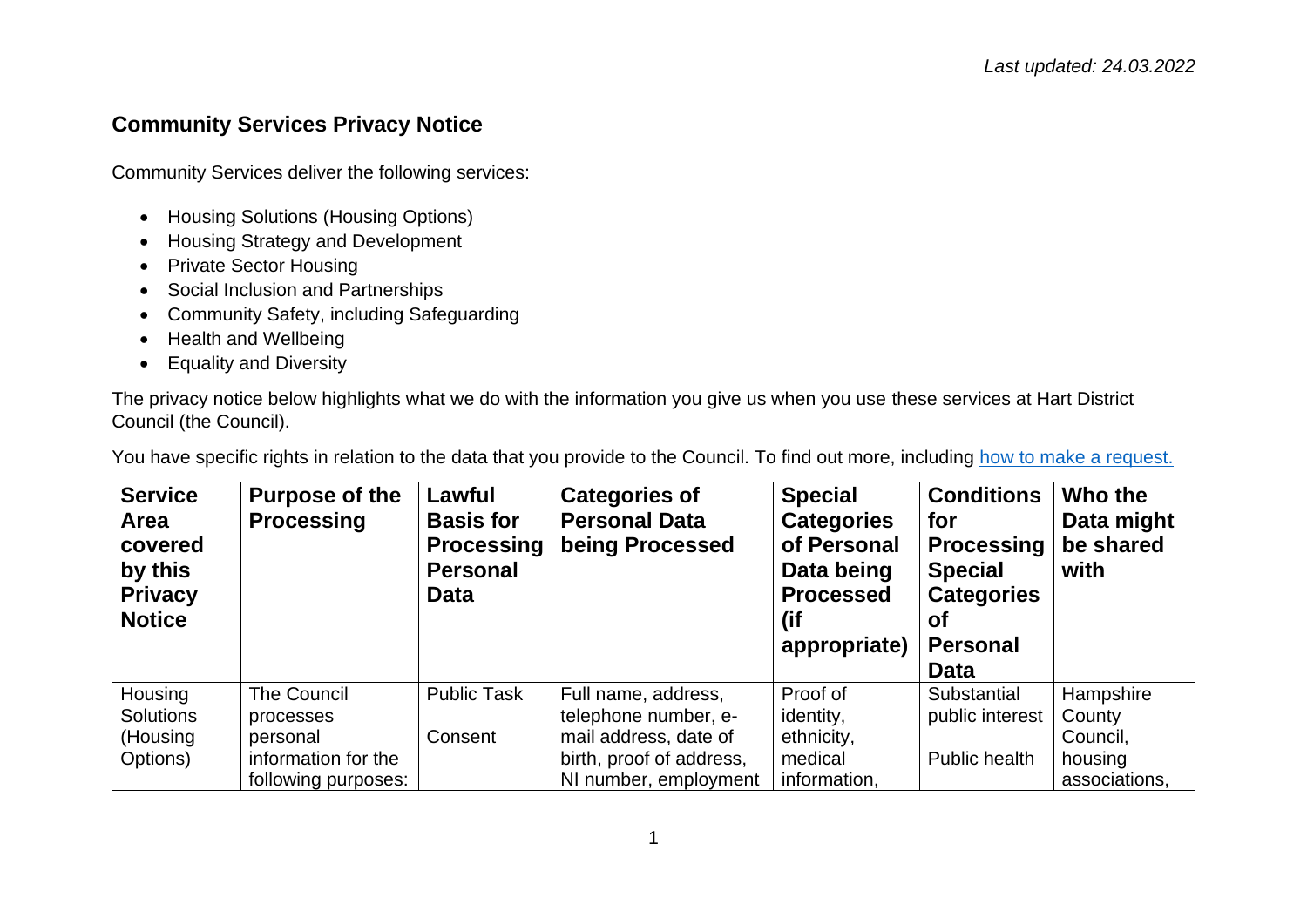| <b>Service</b><br>Area<br>covered<br>by this<br><b>Privacy</b><br><b>Notice</b> | <b>Purpose of the</b><br><b>Processing</b>                                                                                                                                                                                                                                                                                                                                         | Lawful<br><b>Basis for</b><br><b>Processing</b><br><b>Personal</b><br><b>Data</b> | <b>Categories of</b><br><b>Personal Data</b><br>being Processed                                                                                                                                                                                                                                    | <b>Special</b><br><b>Categories</b><br>of Personal<br>Data being<br><b>Processed</b><br>(if<br>appropriate) | <b>Conditions</b><br>for<br><b>Processing</b><br><b>Special</b><br><b>Categories</b><br><b>of</b><br><b>Personal</b><br><b>Data</b> | Who the<br>Data might<br>be shared<br>with                                                                                                                                                                                                                                                                                            |
|---------------------------------------------------------------------------------|------------------------------------------------------------------------------------------------------------------------------------------------------------------------------------------------------------------------------------------------------------------------------------------------------------------------------------------------------------------------------------|-----------------------------------------------------------------------------------|----------------------------------------------------------------------------------------------------------------------------------------------------------------------------------------------------------------------------------------------------------------------------------------------------|-------------------------------------------------------------------------------------------------------------|-------------------------------------------------------------------------------------------------------------------------------------|---------------------------------------------------------------------------------------------------------------------------------------------------------------------------------------------------------------------------------------------------------------------------------------------------------------------------------------|
|                                                                                 | $\bullet$ to pass<br>applicant's<br>medical<br>information<br>across to the<br>independent<br>medical adviser<br>in order for an<br>assessment to<br>be processed;<br>$\bullet$ to pass<br>applicant's<br>details across to<br>the housing<br>association in<br>order to<br>nominate for<br>accommodation;<br>to fulfil Council<br>$\bullet$<br>obligations on<br>housing options. | Legal<br>Obligation<br>Contract                                                   | information, financial<br>information, details<br>regarding criminal / anti-<br>social behaviour,<br>banking details, details<br>of home ownership,<br>interest in property,<br>previous tenancy details<br>including alleged fraud,<br>rent arrears, next of kin<br>details, household<br>make-up | nationality,<br>religion, race,<br>sex, sexual<br>orientation                                               |                                                                                                                                     | other Local<br>Authorities,<br><b>Citizens</b><br>Advice,<br>charities,<br>independent<br>medical<br>adviser, Health<br>Services, Adult<br>and Children's<br>services,<br>Letting Agents,<br>Police,<br>Probation,<br>support<br>services,<br>private<br>landlords,<br>Abritas,<br>Capita,<br>Department for<br>Work and<br>Pensions, |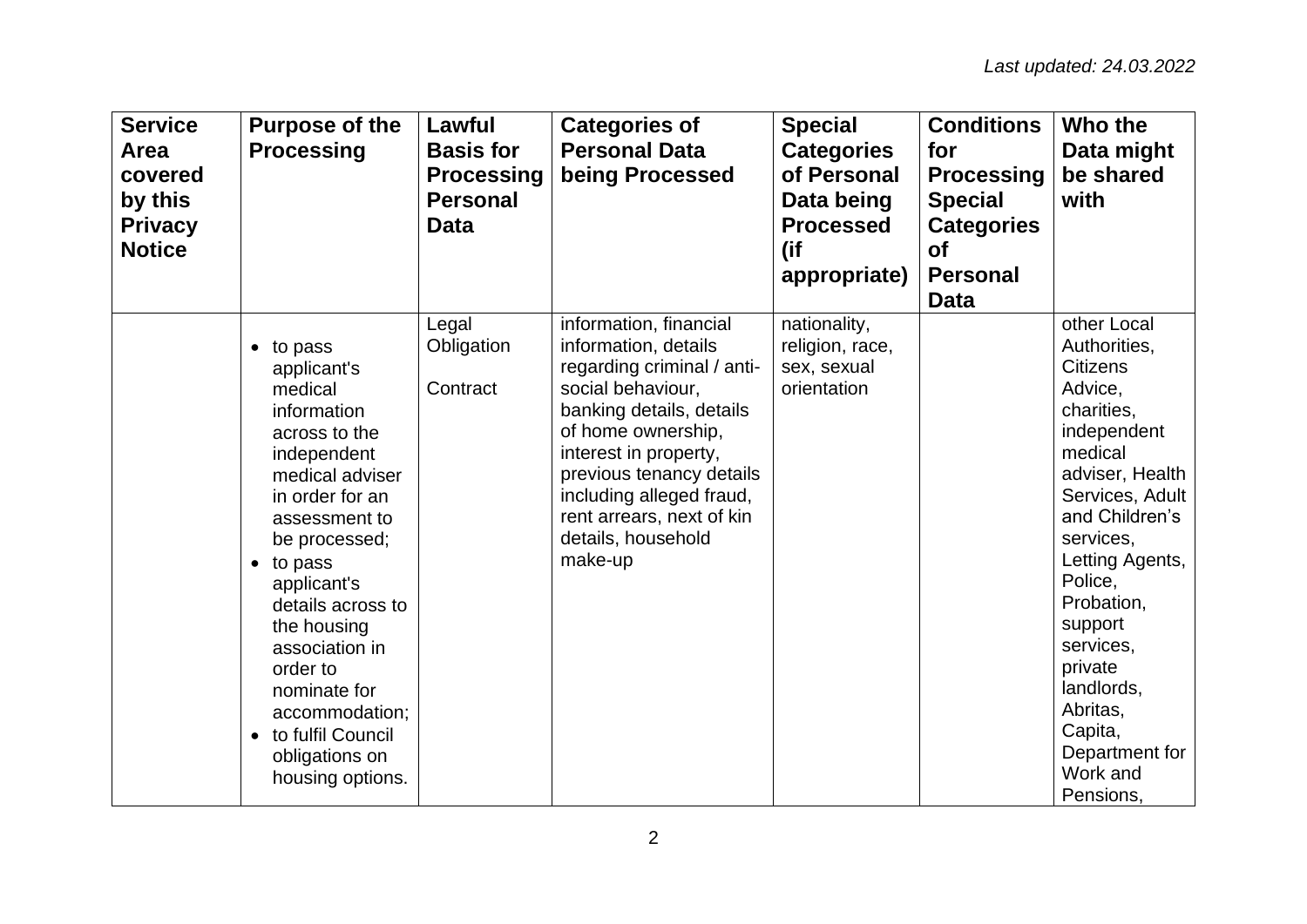| <b>Service</b><br>Area<br>covered<br>by this<br><b>Privacy</b><br><b>Notice</b> | <b>Purpose of the</b><br><b>Processing</b>                                                                                                                                                                                           | Lawful<br><b>Basis for</b><br><b>Processing</b><br><b>Personal</b><br><b>Data</b> | <b>Categories of</b><br><b>Personal Data</b><br>being Processed | <b>Special</b><br><b>Categories</b><br>of Personal<br>Data being<br><b>Processed</b><br>(if<br>appropriate) | <b>Conditions</b><br>for<br><b>Processing</b><br><b>Special</b><br><b>Categories</b><br><b>of</b><br><b>Personal</b><br><b>Data</b> | Who the<br>Data might<br>be shared<br>with                                                                  |
|---------------------------------------------------------------------------------|--------------------------------------------------------------------------------------------------------------------------------------------------------------------------------------------------------------------------------------|-----------------------------------------------------------------------------------|-----------------------------------------------------------------|-------------------------------------------------------------------------------------------------------------|-------------------------------------------------------------------------------------------------------------------------------------|-------------------------------------------------------------------------------------------------------------|
|                                                                                 |                                                                                                                                                                                                                                      |                                                                                   |                                                                 |                                                                                                             |                                                                                                                                     | Inland<br>Revenue,<br>Department for<br>Education,<br>staff,<br>Councillors,<br>Civica, Home<br>Connections |
| Housing<br>Strategy and<br>Development                                          | The Council<br>processes<br>personal<br>information for the<br>following purposes:<br>• rectification of<br>property issues<br>on behalf of the<br>customer;<br>$\bullet$ to inform<br>customers<br>about an<br>applicable<br>event. | Legitimate<br><b>Interests</b><br>Consent                                         | Name, address,<br>telephone number, e-<br>mail address          | Not applicable                                                                                              | <b>Not</b><br>applicable                                                                                                            | Housing<br>associations,<br>Help to Buy<br>South, staff,<br>Councillors                                     |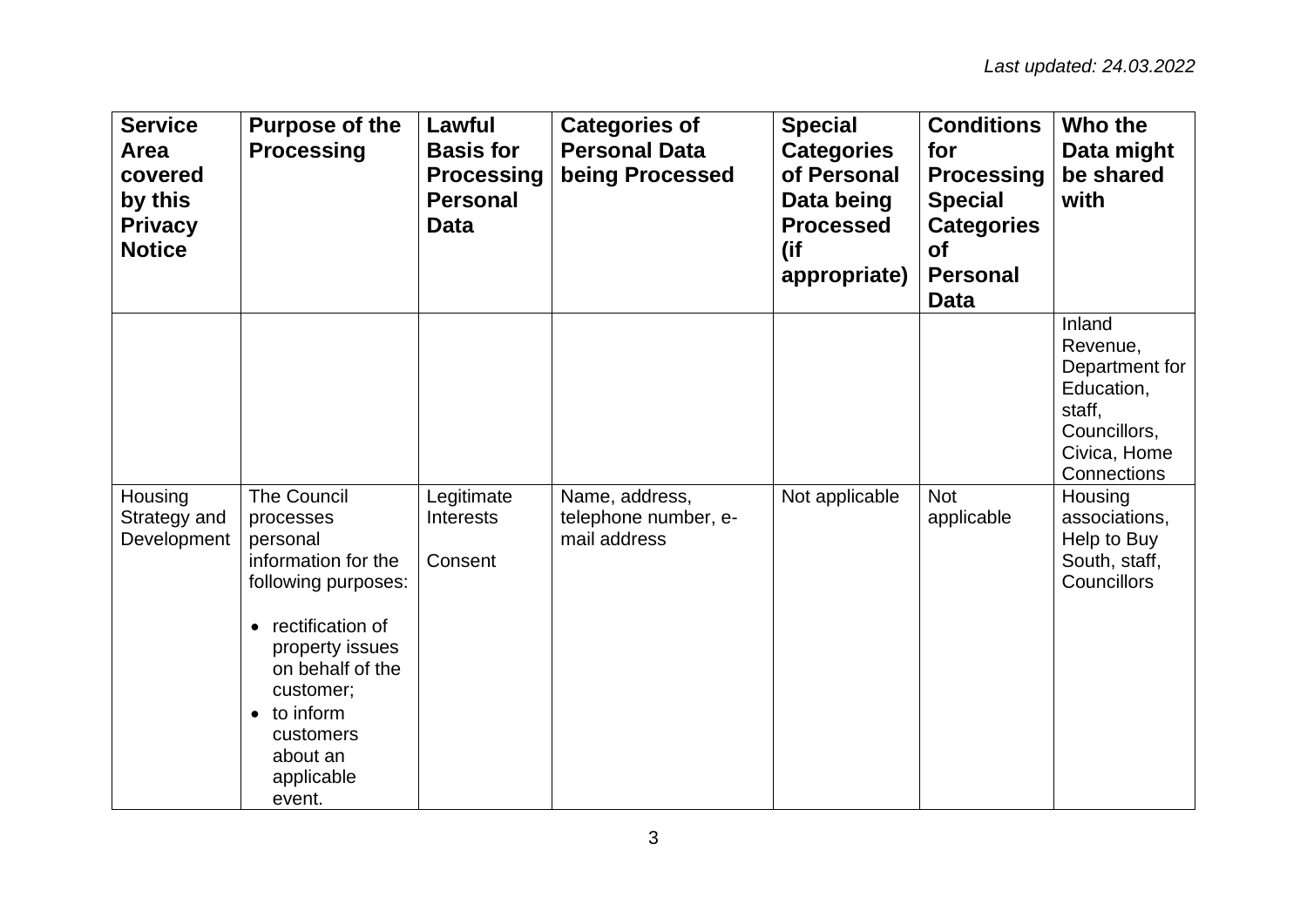| <b>Service</b><br>Area<br>covered<br>by this<br><b>Privacy</b><br><b>Notice</b> | <b>Purpose of the</b><br><b>Processing</b>                                                                                                                                                                                                                                                                                        | Lawful<br><b>Basis for</b><br><b>Processing</b><br><b>Personal</b><br>Data | <b>Categories of</b><br><b>Personal Data</b><br>being Processed                                                                                                                                                                                                                                                                                                                                              | <b>Special</b><br><b>Categories</b><br>of Personal<br>Data being<br><b>Processed</b><br>(if<br>appropriate) | <b>Conditions</b><br>for<br><b>Processing</b><br><b>Special</b><br><b>Categories</b><br><b>of</b><br><b>Personal</b><br><b>Data</b> | Who the<br>Data might<br>be shared<br>with                                                                                                     |
|---------------------------------------------------------------------------------|-----------------------------------------------------------------------------------------------------------------------------------------------------------------------------------------------------------------------------------------------------------------------------------------------------------------------------------|----------------------------------------------------------------------------|--------------------------------------------------------------------------------------------------------------------------------------------------------------------------------------------------------------------------------------------------------------------------------------------------------------------------------------------------------------------------------------------------------------|-------------------------------------------------------------------------------------------------------------|-------------------------------------------------------------------------------------------------------------------------------------|------------------------------------------------------------------------------------------------------------------------------------------------|
| Private<br>Sector<br>Housing                                                    | <b>The Council</b><br>processes<br>personal<br>information for the<br>following purposes:<br>$\bullet$ to maintain<br>property<br>standards;<br>• to administer<br>disabled<br>facilities and<br>other property<br>grants and<br>financial<br>assistance;<br>$\bullet$ for tenancy<br>relations;<br>• to record<br>caravan sites; | <b>Public Task</b>                                                         | Name, address,<br>telephone number, e-<br>mail address, date of<br>birth, 'AIS' number,<br>financial information<br>including bank details,<br>vehicle registration,<br>proof of address,<br>income and benefits<br>documents, site name<br>and address, status,<br>entry effective,<br>conditions attached,<br>number of conditions,<br>applicable, date<br>conditions satisfied,<br>date conditions varied | <b>Disability</b><br>details, proof of<br>identity                                                          | Substantial<br>public interest                                                                                                      | Hampshire<br>County<br>Council,<br>Occupational<br>Therapists<br>(private and<br>local<br>authority),<br>contractors,<br>staff,<br>Councillors |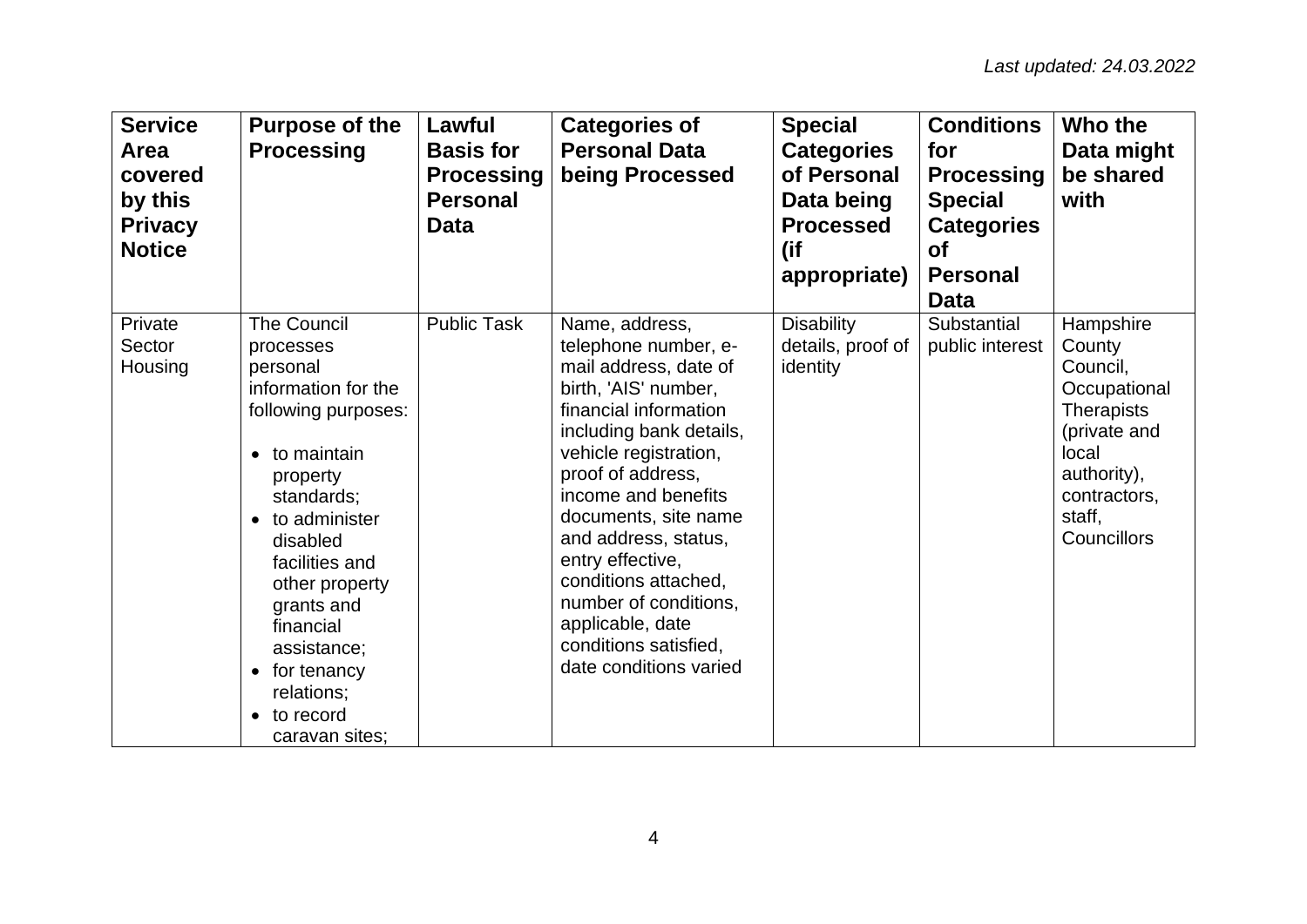| <b>Service</b><br>Area<br>covered<br>by this<br><b>Privacy</b><br><b>Notice</b> | <b>Purpose of the</b><br><b>Processing</b>                                                                                                                                                                       | Lawful<br><b>Basis for</b><br><b>Processing</b><br><b>Personal</b><br><b>Data</b> | <b>Categories of</b><br><b>Personal Data</b><br>being Processed                                                                                                                     | <b>Special</b><br><b>Categories</b><br>of Personal<br>Data being<br><b>Processed</b><br>(if<br>appropriate) | <b>Conditions</b><br>for<br><b>Processing</b><br><b>Special</b><br><b>Categories</b><br><b>of</b><br><b>Personal</b><br><b>Data</b> | Who the<br>Data might<br>be shared<br>with                                                                                                                                                  |
|---------------------------------------------------------------------------------|------------------------------------------------------------------------------------------------------------------------------------------------------------------------------------------------------------------|-----------------------------------------------------------------------------------|-------------------------------------------------------------------------------------------------------------------------------------------------------------------------------------|-------------------------------------------------------------------------------------------------------------|-------------------------------------------------------------------------------------------------------------------------------------|---------------------------------------------------------------------------------------------------------------------------------------------------------------------------------------------|
|                                                                                 | for information<br>on unauthorised<br>encampments;<br>to assess that<br>someone is a fit<br>and proper<br>person to<br>manage a<br>caravan site.                                                                 |                                                                                   |                                                                                                                                                                                     |                                                                                                             |                                                                                                                                     |                                                                                                                                                                                             |
| Social<br>Inclusion and<br>Partnerships                                         | <b>The Council</b><br>processes<br>personal<br>information for the<br>following purposes:<br>to assist clients<br>to access<br>housing and<br>wider support<br>services;<br>to advocate on<br>a client's behalf; | <b>Public Task</b><br>Consent                                                     | Name, address,<br>telephone number, e-<br>mail address, proof of<br>address, financial<br>information, date of<br>birth, NI number,<br>employment information,<br>criminal activity | Proof of<br>identity,<br>medical<br>information                                                             | Substantial<br>public interest                                                                                                      | Hampshire<br>County<br>Council,<br>Borough and<br><b>District</b><br>Councils,<br>housing<br>associations,<br>charities,<br>Police,<br>Probation,<br>support<br>services,<br>Department for |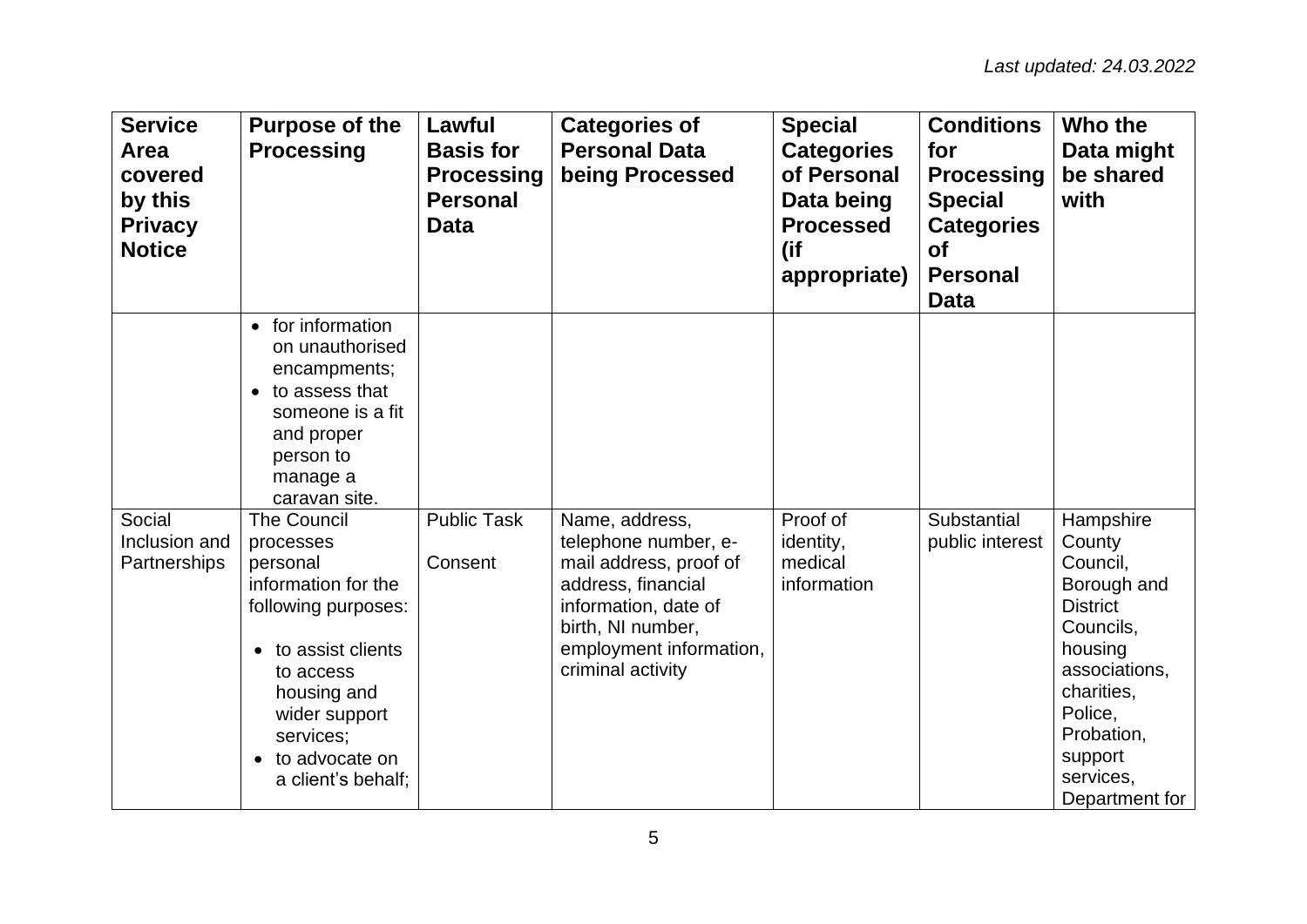| <b>Service</b><br><b>Area</b><br>covered<br>by this<br><b>Privacy</b><br><b>Notice</b> | <b>Purpose of the</b><br><b>Processing</b>                                                                                                                                                                                                                          | Lawful<br><b>Basis for</b><br><b>Processing</b><br><b>Personal</b><br><b>Data</b> | <b>Categories of</b><br><b>Personal Data</b><br>being Processed                                                                                                                                                                                                                                                                                                                                                | <b>Special</b><br><b>Categories</b><br>of Personal<br>Data being<br><b>Processed</b><br>(if<br>appropriate)                                                                                                                                                         | <b>Conditions</b><br>for<br><b>Processing</b><br><b>Special</b><br><b>Categories</b><br><b>of</b><br><b>Personal</b><br><b>Data</b> | Who the<br>Data might<br>be shared<br>with                                                                                                                                                                                                                  |
|----------------------------------------------------------------------------------------|---------------------------------------------------------------------------------------------------------------------------------------------------------------------------------------------------------------------------------------------------------------------|-----------------------------------------------------------------------------------|----------------------------------------------------------------------------------------------------------------------------------------------------------------------------------------------------------------------------------------------------------------------------------------------------------------------------------------------------------------------------------------------------------------|---------------------------------------------------------------------------------------------------------------------------------------------------------------------------------------------------------------------------------------------------------------------|-------------------------------------------------------------------------------------------------------------------------------------|-------------------------------------------------------------------------------------------------------------------------------------------------------------------------------------------------------------------------------------------------------------|
|                                                                                        | to facilitate multi<br>agency<br>working.                                                                                                                                                                                                                           |                                                                                   |                                                                                                                                                                                                                                                                                                                                                                                                                |                                                                                                                                                                                                                                                                     |                                                                                                                                     | Work and<br>Pensions,<br>Clinical<br>Commissioning<br>Groups, staff,<br>Councillors                                                                                                                                                                         |
| Community<br>Safety,<br>including<br>Safeguarding                                      | <b>The Council</b><br>processes<br>personal<br>information for the<br>following purposes:<br>• investigating<br>victim and<br>offender data;<br>• to provide the<br>public with<br>updates on<br>community<br>issues;<br>• to distribute<br>updates and<br>minutes; | <b>Public Task</b><br>Consent                                                     | Name, addresses,<br>telephone number, e-<br>mail address, date of<br>birth, gender, living<br>arrangements, family,<br>personal relationships<br>and history, statutory<br>education, aliases,<br>current information<br>relating to recent<br>contact, meeting,<br>sightings, phone calls,<br>information regarding<br>housing or<br>accommodation options,<br>information regarding<br>children's attendance | Ethnicity,<br>sexual<br>orientation,<br>disability<br>details, medical<br>information<br>including<br>emotional and<br>mental health,<br>substance<br>misuse,<br>perception of<br>self, thinking<br>and behaviour,<br>lifestyle,<br>neighbourhood,<br>motivation to | Substantial<br>public interest<br><b>Vital interests</b>                                                                            | Housing<br>associations,<br>Hampshire<br>Constabulary,<br>Office of the<br>Police and<br>Crime<br>Commissioner,<br>schools,<br>Councillors,<br>partner<br>agencies,<br>staff, Counter<br><b>Terrorism</b><br><b>Policing South</b><br>East, A2<br>Dominion, |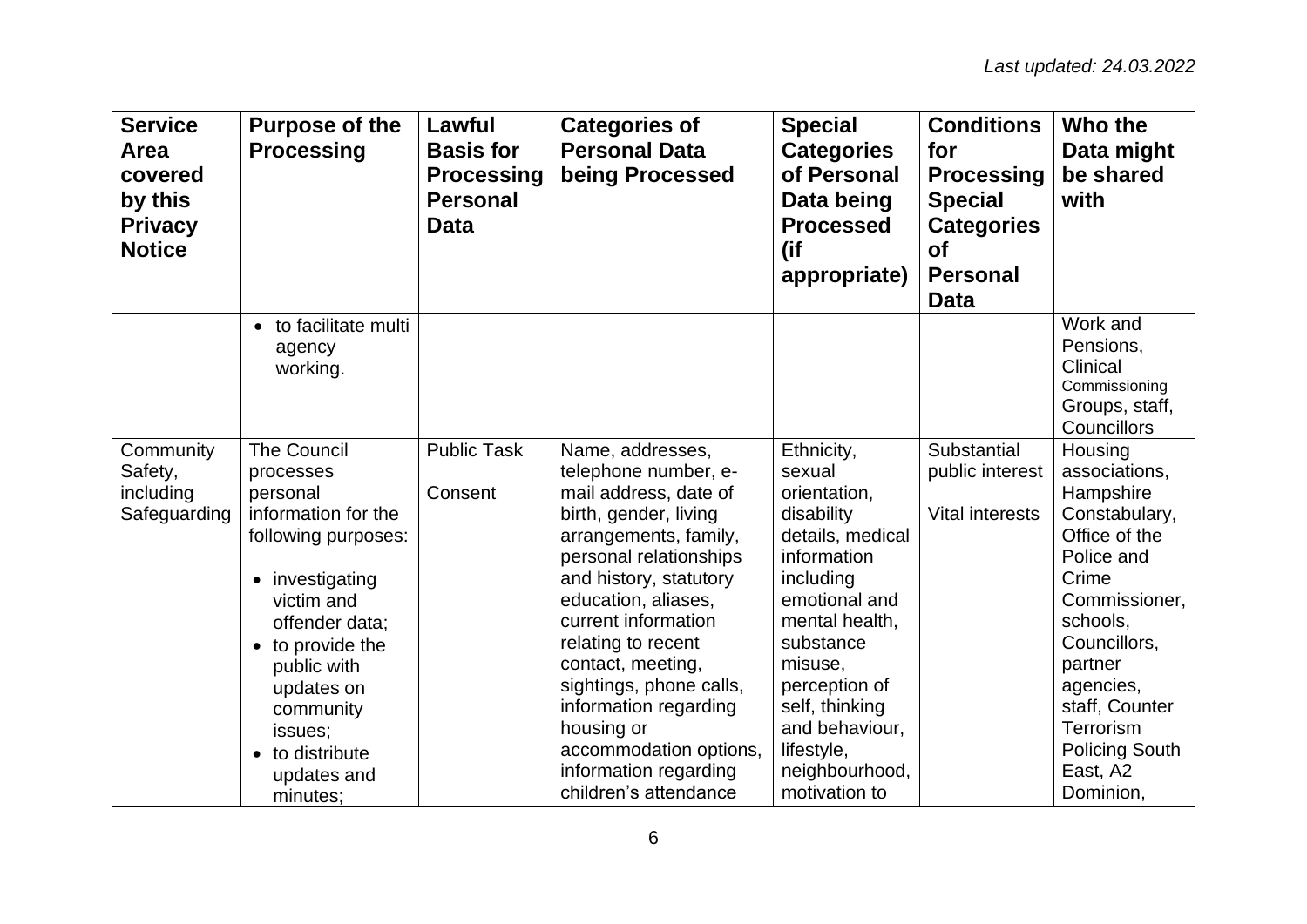| <b>Service</b><br><b>Area</b><br>covered<br>by this<br><b>Privacy</b><br><b>Notice</b> | <b>Purpose of the</b><br><b>Processing</b>                                                                                                                                                                                                                                                                                                                                                                                         | Lawful<br><b>Basis for</b><br><b>Processing</b><br><b>Personal</b><br><b>Data</b> | <b>Categories of</b><br><b>Personal Data</b><br>being Processed                                                                                  | <b>Special</b><br><b>Categories</b><br>of Personal<br>Data being<br><b>Processed</b><br>(if<br>appropriate)             | <b>Conditions</b><br>for<br><b>Processing</b><br><b>Special</b><br><b>Categories</b><br><b>of</b><br><b>Personal</b><br><b>Data</b> | Who the<br>Data might<br>be shared<br>with                                                                                                                                                                                                                                                                                           |
|----------------------------------------------------------------------------------------|------------------------------------------------------------------------------------------------------------------------------------------------------------------------------------------------------------------------------------------------------------------------------------------------------------------------------------------------------------------------------------------------------------------------------------|-----------------------------------------------------------------------------------|--------------------------------------------------------------------------------------------------------------------------------------------------|-------------------------------------------------------------------------------------------------------------------------|-------------------------------------------------------------------------------------------------------------------------------------|--------------------------------------------------------------------------------------------------------------------------------------------------------------------------------------------------------------------------------------------------------------------------------------------------------------------------------------|
|                                                                                        | • to provide an<br>intervention or<br>investigation;<br>• to improve the<br>collective<br>understanding<br>of those at risk<br>of involvement<br>in terrorism and<br>enable earlier<br>intervention;<br>$\bullet$ sharing<br>depersonalised<br>information and<br>/ or confidential<br>information<br>about particular<br>individuals /<br>groups between<br>responsible, co-<br>operating, and<br>participating<br>bodies who are |                                                                                   | and behaviour at school,<br>information regarding<br>attendance at refuges,<br>details regarding<br>criminal convictions /<br>activity / history | change,<br>cultural factors,<br>risk posed to<br>self and others,<br>attitudes to<br>engagement in<br>relevant activity |                                                                                                                                     | Hampshire<br>County<br><b>Council Adult</b><br>Services,<br>British Army,<br>Aster Housing,<br>Aurora,<br>Basingstoke &<br>Deanne<br>Borough<br>Council,<br>Hampshire<br>County<br>Council<br>Children<br>Services,<br>Hampshire &<br>Isle of Wight<br>Community<br><b>Rehabilitation</b><br>Company,<br>Eastleigh<br><b>Borough</b> |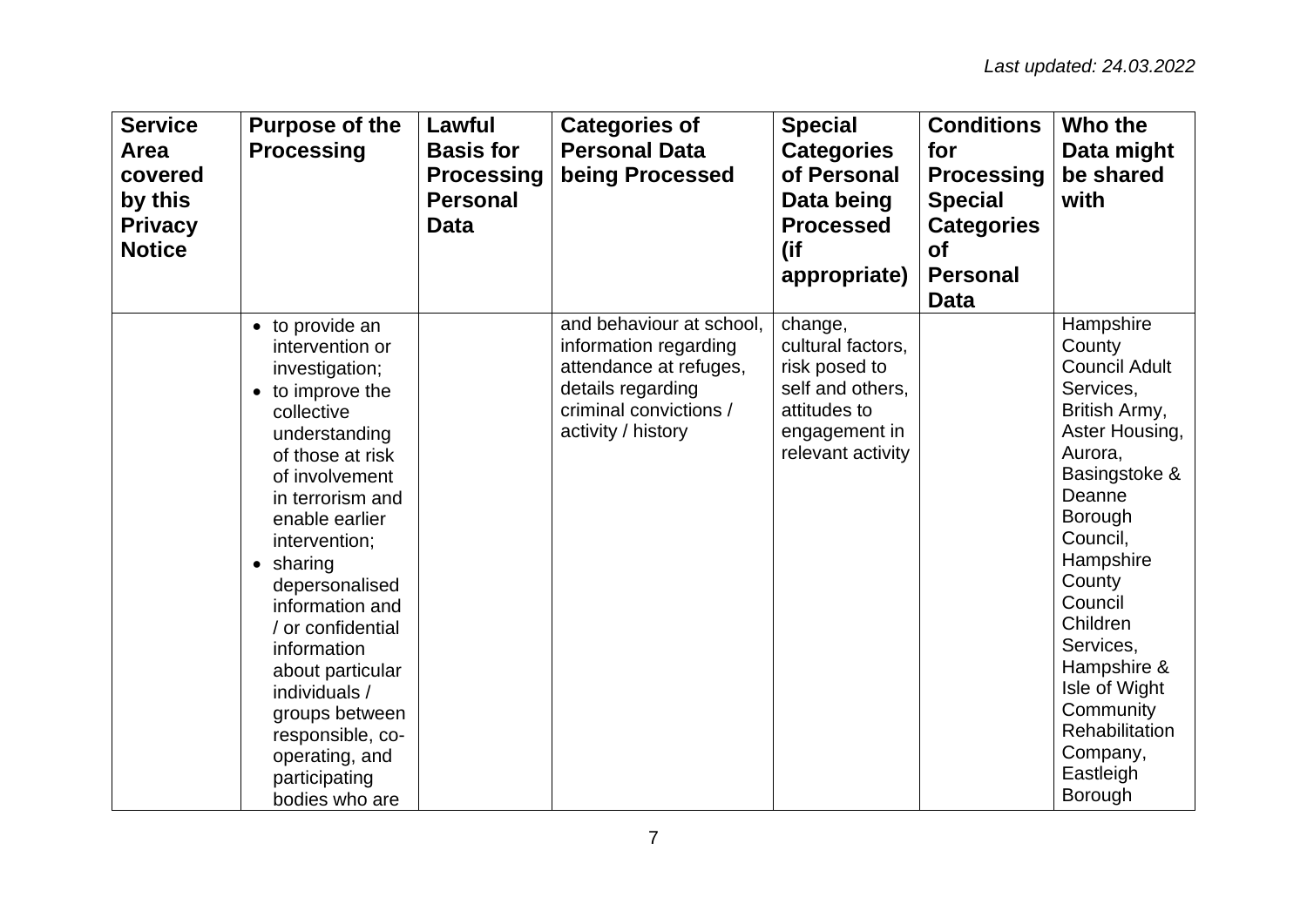| <b>Service</b><br><b>Area</b><br>covered<br>by this<br><b>Privacy</b><br><b>Notice</b> | <b>Purpose of the</b><br><b>Processing</b>                                            | Lawful<br><b>Basis for</b><br><b>Processing</b><br><b>Personal</b><br><b>Data</b> | <b>Categories of</b><br><b>Personal Data</b><br>being Processed | <b>Special</b><br><b>Categories</b><br>of Personal<br>Data being<br><b>Processed</b><br>(if<br>appropriate) | <b>Conditions</b><br>for<br><b>Processing</b><br><b>Special</b><br><b>Categories</b><br><b>of</b><br><b>Personal</b><br><b>Data</b> | Who the<br>Data might<br>be shared<br>with                                                                                                                                                                                                                                                                           |
|----------------------------------------------------------------------------------------|---------------------------------------------------------------------------------------|-----------------------------------------------------------------------------------|-----------------------------------------------------------------|-------------------------------------------------------------------------------------------------------------|-------------------------------------------------------------------------------------------------------------------------------------|----------------------------------------------------------------------------------------------------------------------------------------------------------------------------------------------------------------------------------------------------------------------------------------------------------------------|
|                                                                                        | members of the<br>Multi Agency<br><b>Risk</b><br>Assessment<br>Conference<br>(MARAC). |                                                                                   |                                                                 |                                                                                                             |                                                                                                                                     | Council<br>Housing,<br>East<br>Hampshire<br><b>District Council</b><br>Housing,<br>Fareham<br>Borough<br>Council<br>Housing,<br><b>Frimley Park</b><br>Hospital,<br>Hampshire<br>Fire & Rescue,<br>Havant<br>Council<br>Housing,<br><b>Home Start</b><br>Havant,<br>Gosport<br><b>Borough</b><br>Council<br>Housing, |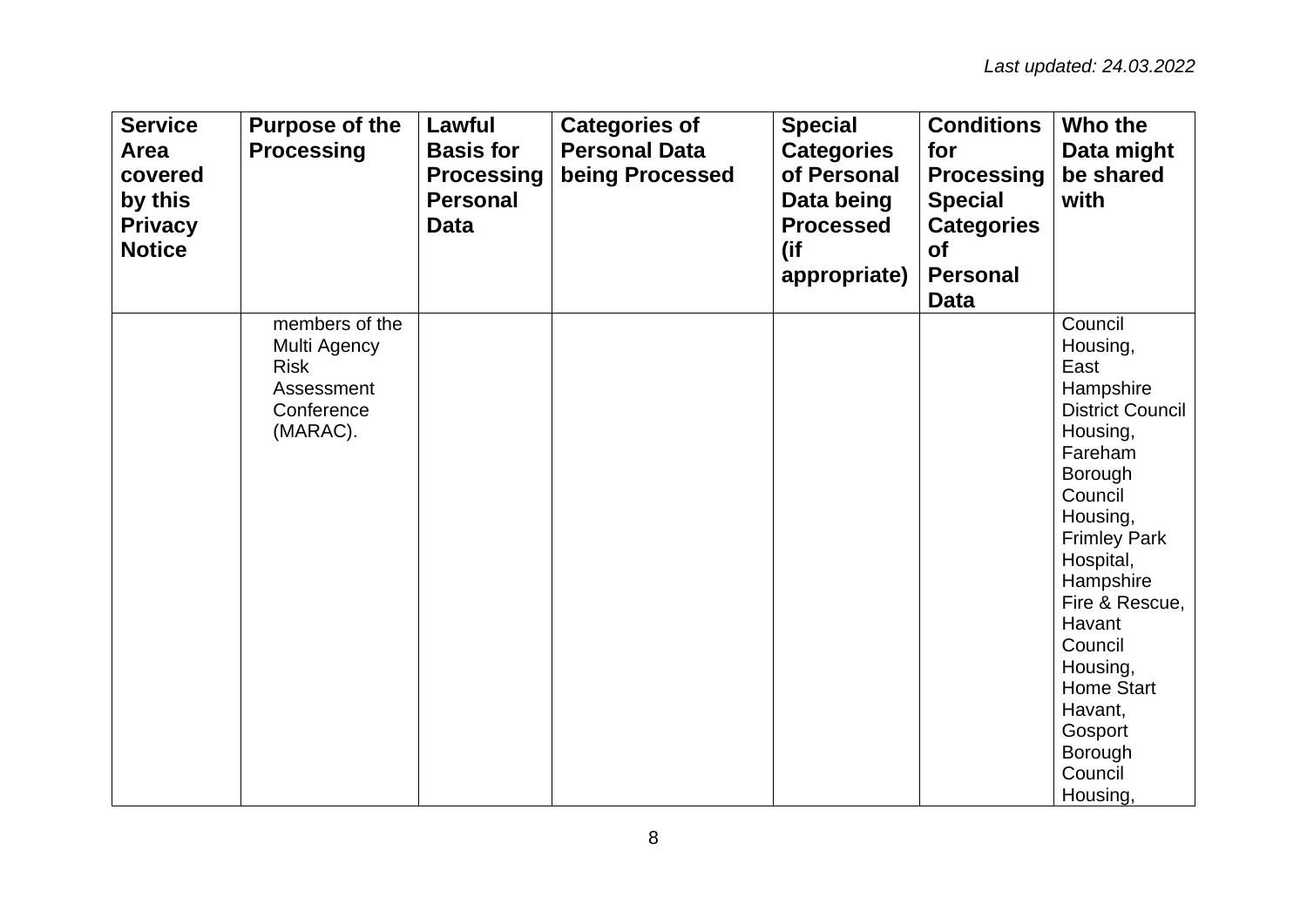| <b>Service</b><br>Area<br>covered<br>by this<br><b>Privacy</b><br><b>Notice</b> | <b>Purpose of the</b><br><b>Processing</b> | Lawful<br><b>Basis for</b><br><b>Processing</b><br><b>Personal</b><br><b>Data</b> | <b>Categories of</b><br><b>Personal Data</b><br>being Processed | <b>Special</b><br><b>Categories</b><br>of Personal<br>Data being<br><b>Processed</b><br>(if<br>appropriate) | <b>Conditions</b><br>for<br><b>Processing</b><br><b>Special</b><br><b>Categories</b><br><b>of</b><br><b>Personal</b><br><b>Data</b> | Who the<br>Data might<br>be shared<br>with                                                                                                                                                                                                                                                                                    |
|---------------------------------------------------------------------------------|--------------------------------------------|-----------------------------------------------------------------------------------|-----------------------------------------------------------------|-------------------------------------------------------------------------------------------------------------|-------------------------------------------------------------------------------------------------------------------------------------|-------------------------------------------------------------------------------------------------------------------------------------------------------------------------------------------------------------------------------------------------------------------------------------------------------------------------------|
|                                                                                 |                                            |                                                                                   |                                                                 |                                                                                                             |                                                                                                                                     | Guinness<br>Housing,<br>Inclusion<br>(Independent<br>Service),<br>Leigh Park<br>Housing,<br>Maternity<br>Safeguarding -<br>NHS,<br><b>New Forest</b><br><b>District</b><br>Council,<br><b>NHS</b><br>Substance<br>Misuse,<br>South West<br>National<br>Probation<br>Service,<br>Portsmouth<br><b>City Council</b><br>Housing, |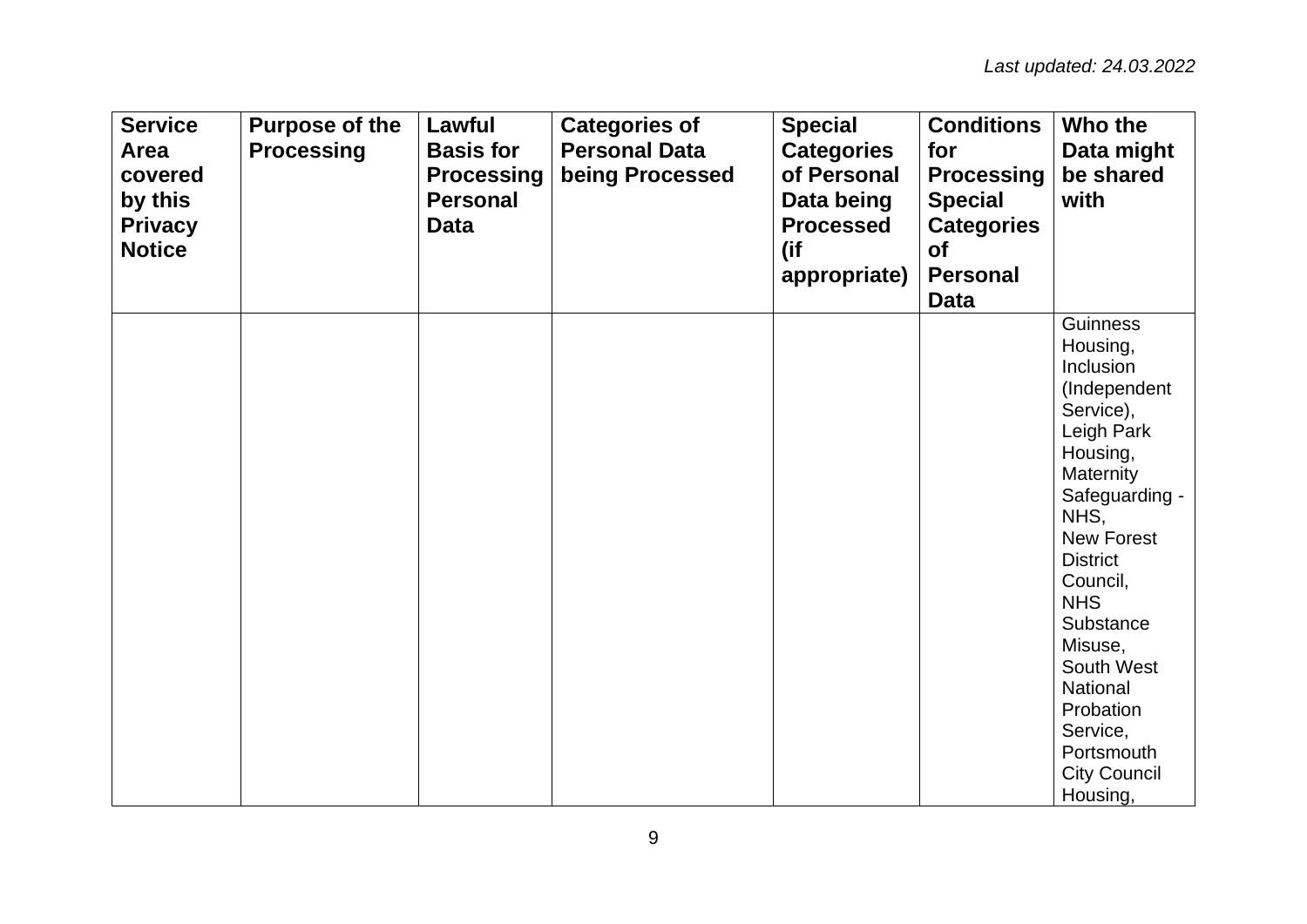| <b>Service</b><br><b>Area</b><br>covered<br>by this<br><b>Privacy</b><br><b>Notice</b> | <b>Purpose of the</b><br><b>Processing</b> | Lawful<br><b>Basis for</b><br><b>Processing</b><br><b>Personal</b><br><b>Data</b> | <b>Categories of</b><br><b>Personal Data</b><br>being Processed | <b>Special</b><br><b>Categories</b><br>of Personal<br>Data being<br><b>Processed</b><br>(if<br>appropriate) | <b>Conditions</b><br>for<br><b>Processing</b><br><b>Special</b><br><b>Categories</b><br><b>of</b><br><b>Personal</b><br><b>Data</b> | Who the<br>Data might<br>be shared<br>with                                                                                                                                                                                                                                                           |
|----------------------------------------------------------------------------------------|--------------------------------------------|-----------------------------------------------------------------------------------|-----------------------------------------------------------------|-------------------------------------------------------------------------------------------------------------|-------------------------------------------------------------------------------------------------------------------------------------|------------------------------------------------------------------------------------------------------------------------------------------------------------------------------------------------------------------------------------------------------------------------------------------------------|
|                                                                                        |                                            |                                                                                   |                                                                 |                                                                                                             |                                                                                                                                     | Portsmouth<br>Hospital Trust,<br>Petersfield<br>Housing<br>Association,<br>Radian<br>Housing,<br>Royal Navy,<br>Rushmoor<br>Borough<br>Council,<br><b>Stop Domestic</b><br>Abuse,<br>Southern<br><b>Health NHS</b><br>Foundation<br>Trust,<br>Southern<br>Housing<br>Group,<br>Sovereign<br>Housing, |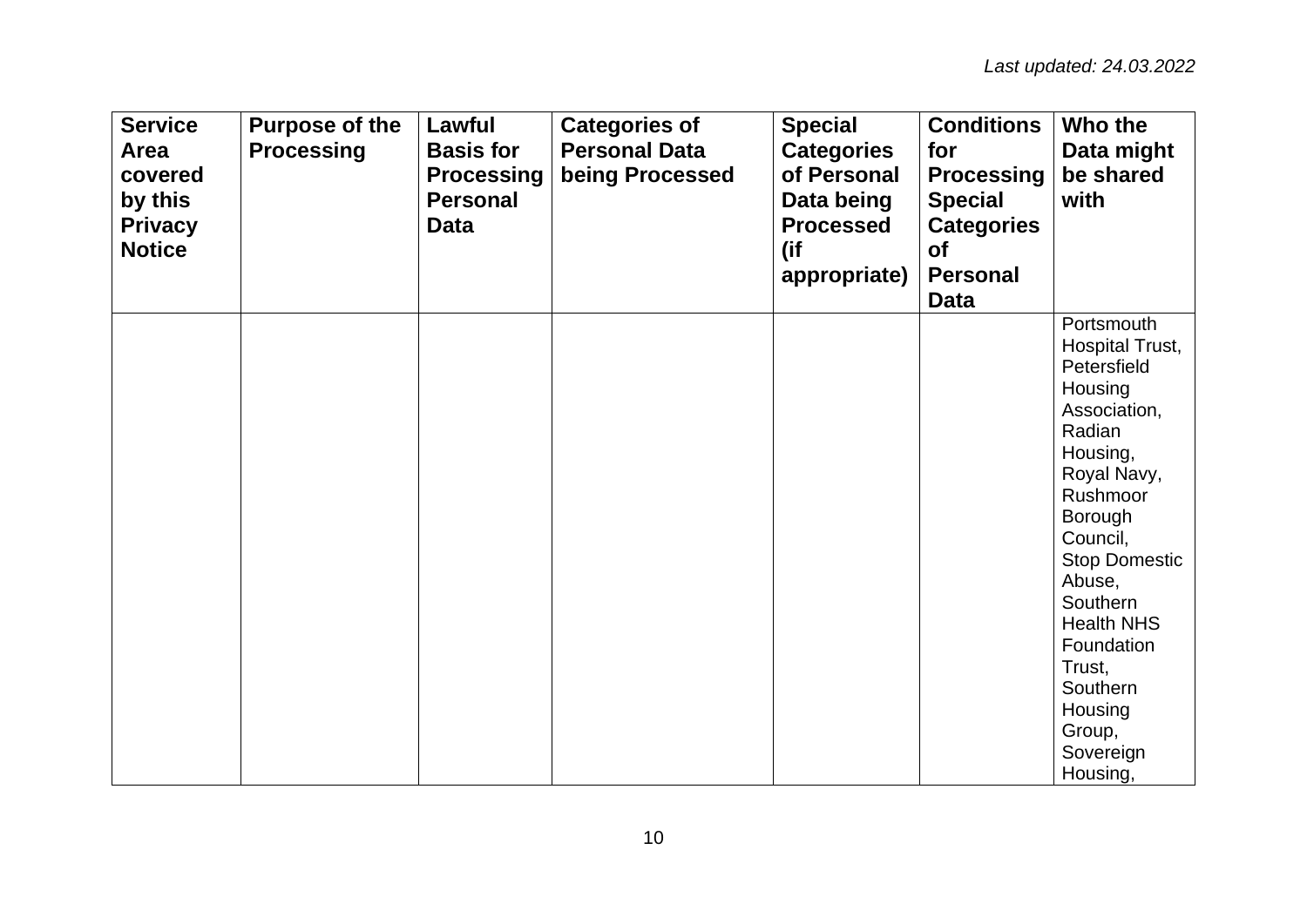| <b>Service</b><br>Area<br>covered<br>by this<br><b>Privacy</b><br><b>Notice</b> | <b>Purpose of the</b><br><b>Processing</b> | Lawful<br><b>Basis for</b><br><b>Processing</b><br><b>Personal</b><br>Data | <b>Categories of</b><br><b>Personal Data</b><br>being Processed | <b>Special</b><br><b>Categories</b><br>of Personal<br>Data being<br><b>Processed</b><br>(if<br>appropriate) | <b>Conditions</b><br>for<br><b>Processing</b><br><b>Special</b><br><b>Categories</b><br><b>of</b><br><b>Personal</b><br><b>Data</b> | Who the<br>Data might<br>be shared<br>with                                                                                                                                                                                                                                                            |
|---------------------------------------------------------------------------------|--------------------------------------------|----------------------------------------------------------------------------|-----------------------------------------------------------------|-------------------------------------------------------------------------------------------------------------|-------------------------------------------------------------------------------------------------------------------------------------|-------------------------------------------------------------------------------------------------------------------------------------------------------------------------------------------------------------------------------------------------------------------------------------------------------|
|                                                                                 |                                            |                                                                            |                                                                 |                                                                                                             |                                                                                                                                     | Substance<br>Abuse<br>Services,<br><b>Test Valley</b><br>Borough<br>Council,<br>Vivid Housing,<br>Winchester<br><b>City Council</b><br>Housing,<br>You Trust,<br>Commissioning<br>Groups (NHS<br><b>North</b><br>Hampshire<br>and North East<br>Hampshire &<br>Farnham),<br>Civica,<br><b>UniForm</b> |
| Health and                                                                      | The Council                                | <b>Public Task</b>                                                         | Name, e-mail address,                                           | Ethnicity,                                                                                                  | Substantial                                                                                                                         | Other                                                                                                                                                                                                                                                                                                 |
| Wellbeing                                                                       | processes<br>personal                      | Consent                                                                    | telephone number, age,<br>gender                                | disability<br>status, health                                                                                | public interest                                                                                                                     | attendees at<br>events, health                                                                                                                                                                                                                                                                        |
|                                                                                 |                                            |                                                                            |                                                                 |                                                                                                             |                                                                                                                                     |                                                                                                                                                                                                                                                                                                       |